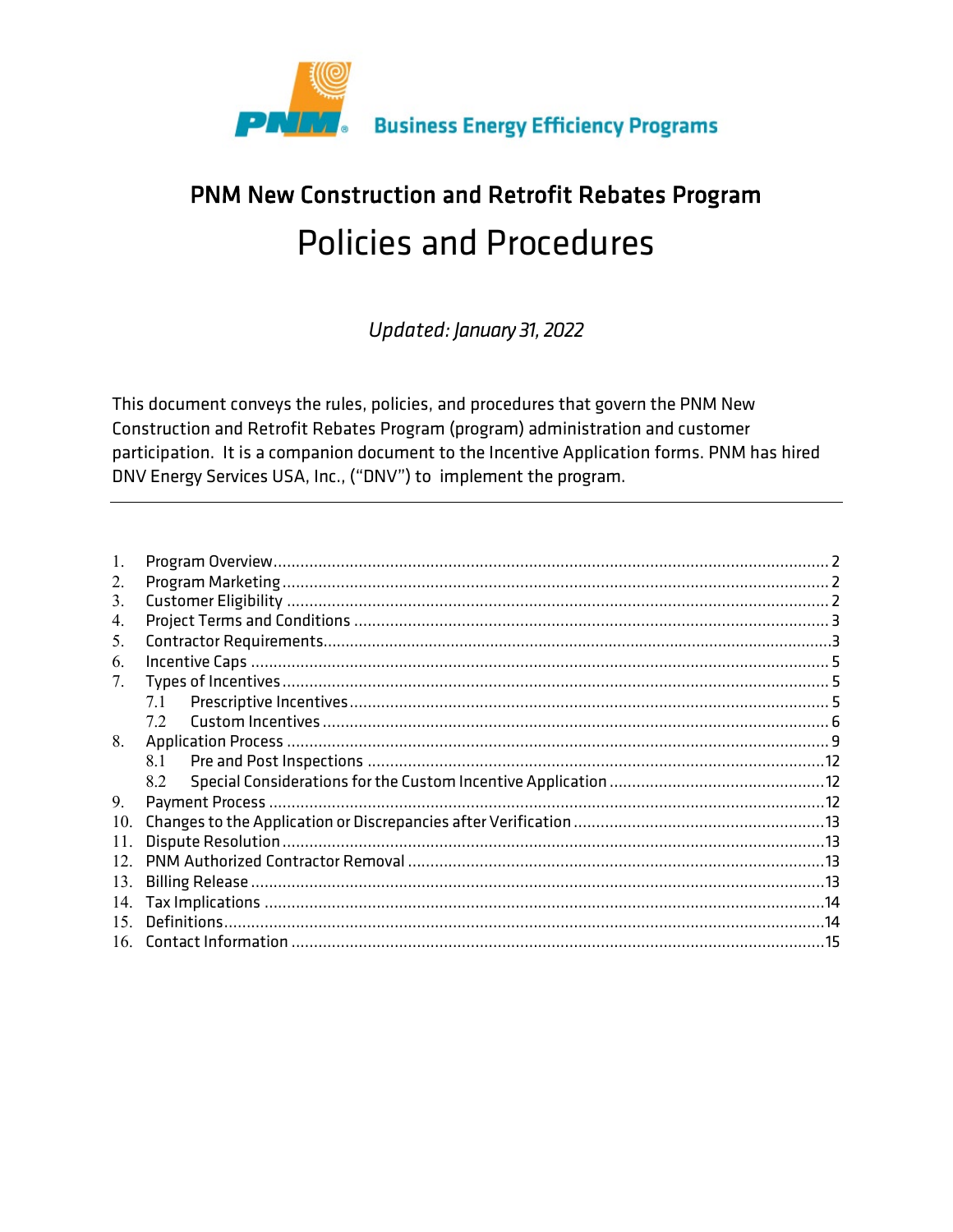# **1.** Program Overview

The PNM New Construction and Retrofit Rebates program offers incentives to commercial and industrial customers for energy efficiency improvements in new construction and existing buildings.

- Prescriptive Incentives are available for common equipment upgrades including lighting, cooling, refrigeration and motors for retrofit, major renovation or new construction projects.
- Custom Incentives are available for retrofit, major renovation and new construction energy saving measures not included in the list of qualified prescriptive measures.

Application forms are available on th[ewww.pnm.com/bizrebates](http://www.pnm.com/bizrebates) an[dwww.pnmenergyefficiency.com](http://www.pnmenergyefficiency.com/) websites.

Energy efficiency program appointments and rebates are on a first come, first served, basis and are for a limited-time only. Once program reaches its maximum capacity in any given year, the program will resume the next calendar year. Funding for energy efficiency rebates for business customers comes from the Cost-Effective Energy Savings Program line item on your commercial PNM energy bill.

The following sections provide detailed information on the actual measures and specific program details related to each of the various offerings.

# **2.** Program Marketing

PNM reserves the right to associate with your business and include your participation in the incentive program for promotion and advertising. By participating in the Business Energy Efficiency Programs, contractors and customers agree to be contacted by PNM and/or its representatives to participate in the promotion of the program, including but not limited to: advertising, case studies, testimonials and other marketing materials deemed appropriate by PNM.

In addition, the following rules and conditions apply concerning the co-branding of any marketing materials:

- The PNM logo may NOT be used in any materials by any customer, contractor, or PNM Authorized Contractor.
- Only designated PNM Authorized Contractors may use the following explicit language in their materials: "PNM Authorized Contractor."
- Marketing and other collateral materials created by PNM and/or its representatives may NOT be co-branded with any company name and/or logo or other graphic and/or textual representation of a customer, contractor, PNM Authorized Contractor business and/or representative of that business.
- Customer, contractors, PNM Authorized Contractor websites MAY provide a link to the Business Energy Efficiency Programs website.

These conditions can only be altered or revised with the express consent of PNM and/or its designated representative.

# **3.** Customer Eligibility

The energy savings from installed measures must occur on a meter with an eligible rate schedule. Most non-residential rate schedules are eligible. Master metered non-residential rate schedules within multifamily facilities are eligible. Individually metered residential rate schedules are not eligible to participate on their own. Multi-family facilities are eligible to participate in theMultifamily Retrofit or New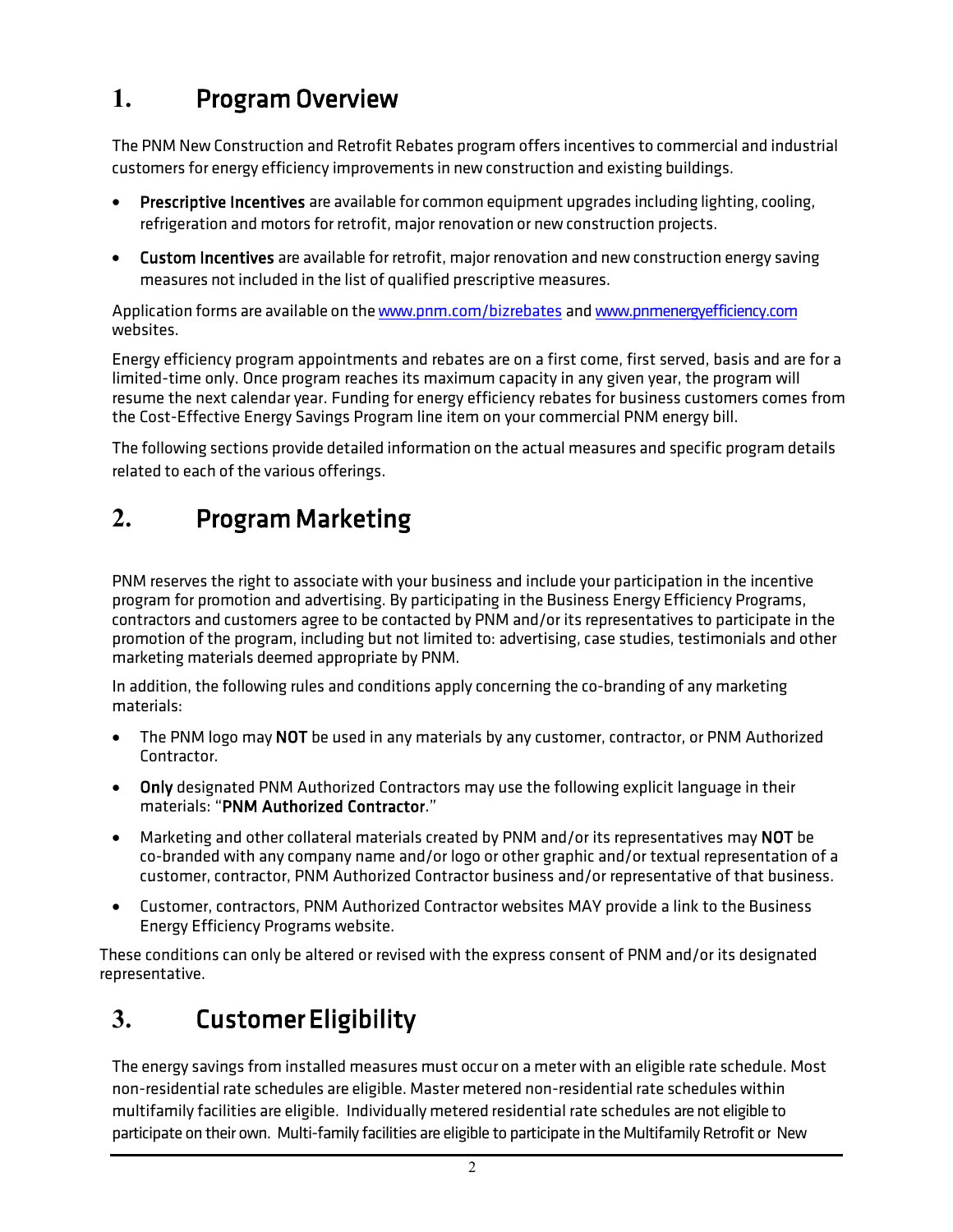Construction programs. A qualifying multifamily facility consists of a single commercial property containing four stories or more.

Eligible rate schedules include:

- 2A, 2B, 3B, 3C, 4B, 5B (Excludes Flat or Unmetered Rates)
- Water and Sewage Pumping 11B
- Large Service for Public Universities 15B
- Large Service for Manufacturing-distribution level 35B

# **4.** Project Terms and Conditions

Applicants must abide by all program rules as detailed in this document and the application document(s). By signing the application agreement form, the customer agrees to all rules and requirements in place on the date of signature. Customers should reference the measure specification sheets for detailed technical requirements.

- Equipment installed on or after November 1, 2021 is eligible for incentives under this program. Equipment installed, or projects completed before this date is not eligible.
- The Final Application and all required documentation should be received by DNV within sixty days of project completion. Any application submitted more than 6 months after project completion will be deemed ineligible for payment. All equipment must be purchased and installed priorto submitting the Final Application. All materials removed, including lamps and PCB ballasts, must be disposed of properly.
- Equipment measures must involve capital improvements or equipment testing and repair (for HVAC) that save energy through efficiency improvements. Savings must be sustainable for five years. If the customer receives an incentive payment and does not install or removes the product(s) before the end of the product's life or within five years of installation (whichever is less), the customer shall return a prorated amount of incentive funds to PNM.
- Customers may be recognized as program participants in promotional materials after receiving an incentive check; however, project details will not be released without prior consent. Customers can opt-out of any recognition in a written letter to the PNM New Construction and Retrofit Rebates program.
- The New Construction and Retrofit Rebates program team reserves the right to inspect all projects to verify compliance with the program rules and verify the accuracy of project documentation. This may include pre-installation and/or post-installation inspections, detailed lighting layout descriptions, metering, data collection, interviews, and utility bill data analyses. The customer must allow access to records and installation sites for a period of three years after receipt of incentive payment.

# **5.** Contractor Requirements

To create a positive customer experience and to ensure that Program funds are administered correctly and accurately, a participating contractor or PNM Authorized Contractor must adhere to standards of acceptable behavior and performance.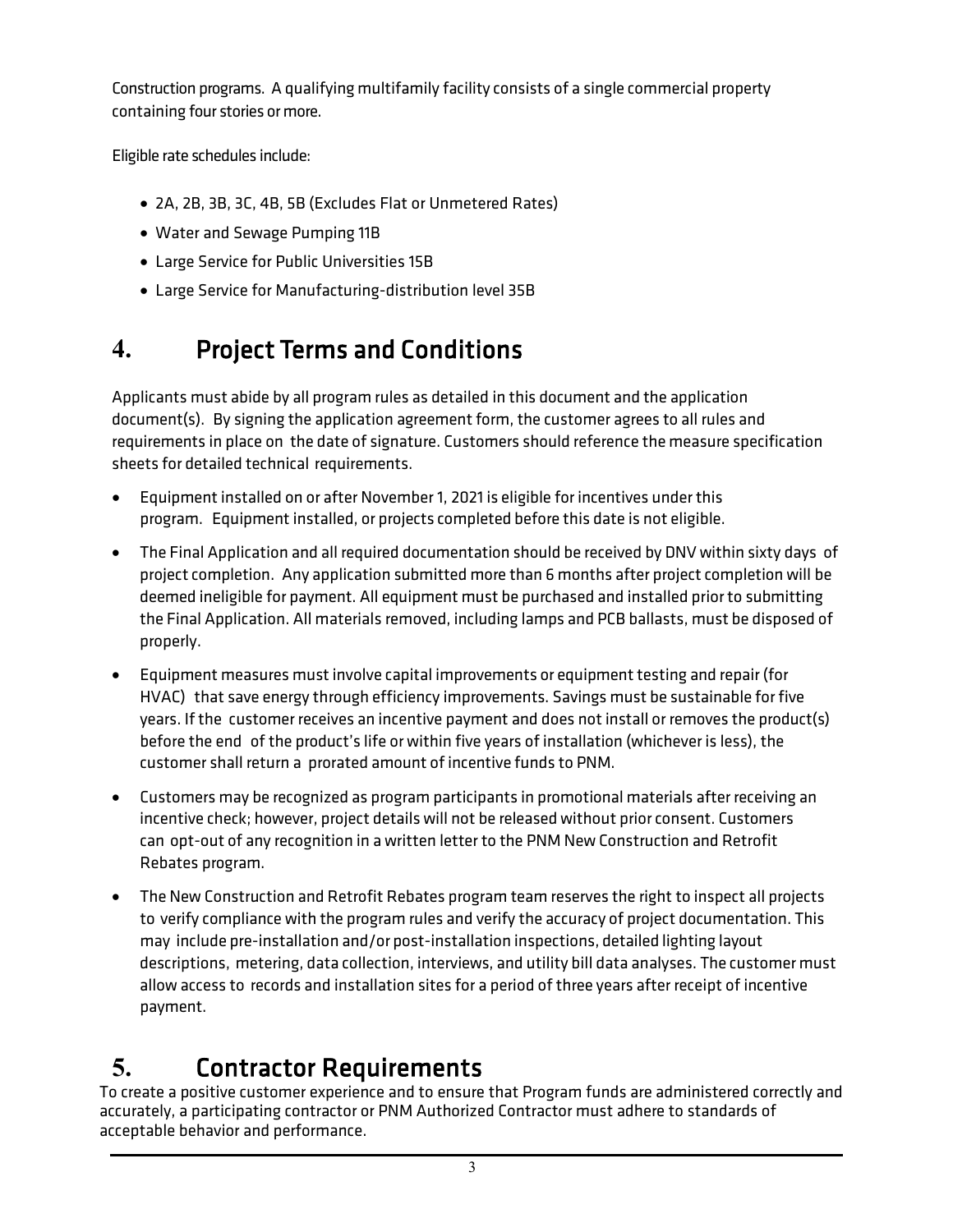This includes but is not limited to:

- Complete and accurate program incentive applications
- Accurate representation of the Programs to customers.
- Submission of original signature or DocuSign™ Signature on Pre-Notification and Final Applications.
- Submission of valid product invoices that accurately match the measures submitted in the incentive application.
- Submission of valid supporting documentation.
- The permanent removal of equipment/fixtures that comply with the scope of the project for which incentives are requested.
- The complete and accurate installation of new (not used) equipment as represented in the incentive Application.
- Adherence to other provisions of this manual.

If violation of these standards of acceptable behavior and performance occur, the contractor will be notified, and if deemed necessary, a meeting will be arranged to discuss the issue and determine if further action is required. In the instance of a participating contractor who violates these standards, the customer and contractor shall be notified of the cancellation of the incentive application. Additionally, violation of any one of these standards shall result in the notification to the customer regarding violations of these standards by the contractor, exclusion from any standard or bonus offer to PNM Authorized Contractors (should they become available), and if applicable, removal from the PNM Authorized Contractor Program. DNV or PNM may choose to communicate directly with customers at its discretion.

### 5.1 PNM Authorized Contractor (Trade Ally)

Contractors who complete certain program training, and satisfy program participation standards, are given the PNM Authorized Contractor designation. The PNM Authorized Contractor network is designed to improve customer familiarity with the program, increase customer satisfaction, and provide the program team with a better understanding of how to interact with and support contractors in the market. To become a PNM Authorized Contractor, a contractor must meet the following requirements:

- Submit a signed PNM Authorized Contractor Agreement, including all required documents requested in the Agreement. Incomplete applications will be returned to the contractor. All contractor agreements are subject to review, approval, and acceptance by DNV.
- Submit at least one incentive application that is processed to paid status per program year
- Attend an initial Program orientation and training session.
- Attend one or more program mandatory training sessions annually

Once a contractor completes the PNM Authorized Contractor training and submits at least two applications for which incentive payment is issued, they will be eligible to receive third party incentive payments. The Program reserves the right to suspend or remove contractors from the PNM Authorized Contractor Program should any issues arise with the company as detailed in the PNM Authorized Contractor Agreement.

A contractor who becomes a PNM Authorized Contractor has access to certain aspects of the Program not available to all contractors, such as:

- Being published in the Programs searchable PNM Authorized Contractor Directory on the Program website
- The opportunity to participate in advisory and focus groups
- Authorized Third-party Payment
- Limited-time offers or cash bonuses when offered by the Programs. All limited-time offers or cash bonuses are subject to budget availability and can be terminated at the discretion of PNM.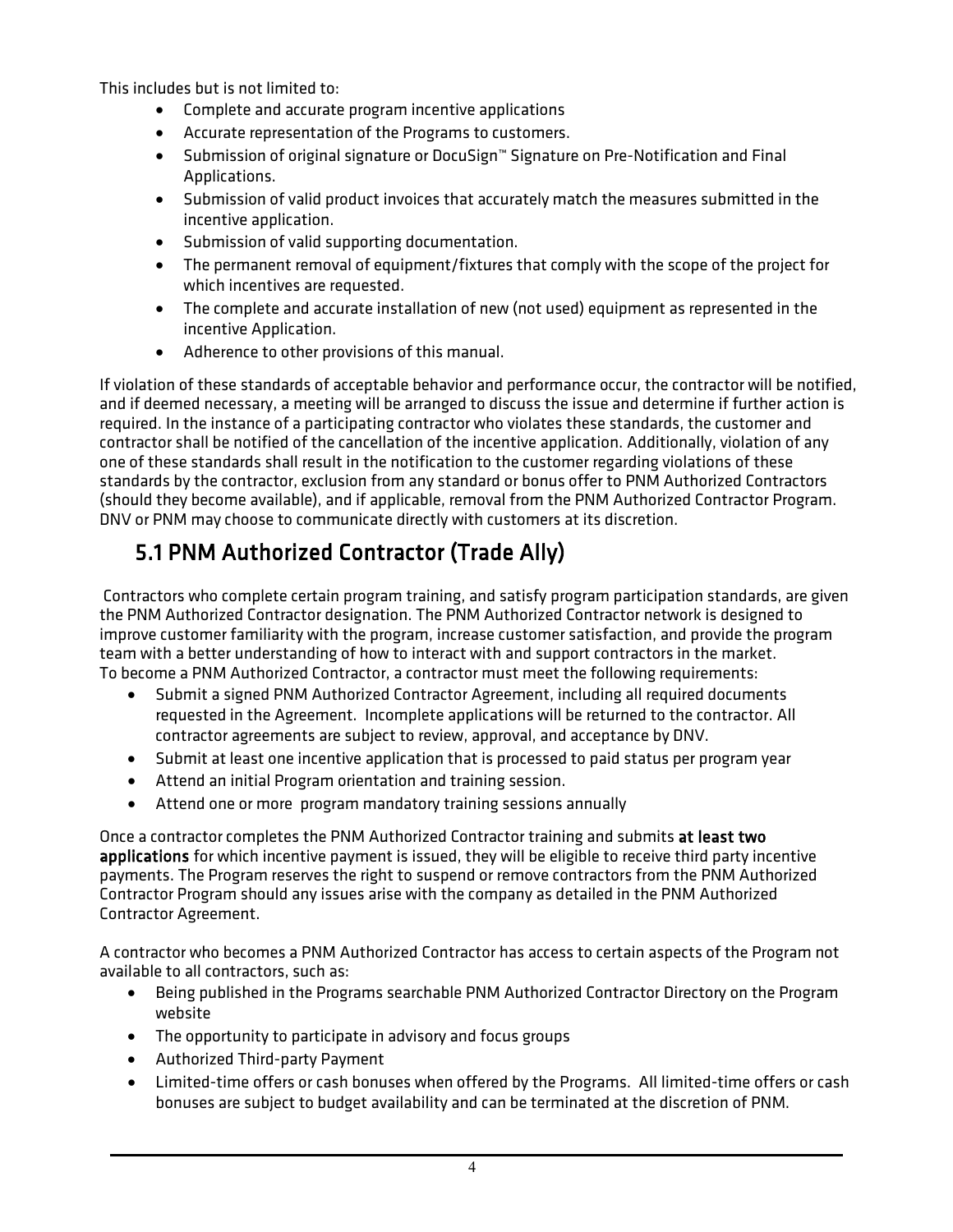### 5.2 Third-party Payment Authorization

Customers may assign payment of PNM New Construction and Retrofit Rebate program incentives to a third-party under the following conditions:

- Customers may assign payment of PNM program incentives directly to a contractor that performs work included in that application only if they are an eligible PNM Authorized Contractor as outlined in section 5.1.
- Customer may assign payment of the application directly to a Tenant. The Tenant must be located within the Landlord's facility identified in the Incentive Application.

## **6.** Incentive Caps

In no case will PNM pay more than 100% of the incremental measure cost or 50% of the total pre-tax project cost and not to exceed \$400,000 in any given year at any given site. Applicants are eligible to re-apply for remaining rebate incentives in subsequent years. The paid incentive is capped at 100% of the incremental measure cost or 50% of the total project cost, whichever is lowest. Incremental measure cost is the difference between the cost of installing a high-efficiency piece of equipment and the alternative lower cost of installing a standard efficiency piece of equipment. The PNM New Construction and Retrofit Rebates Team will use data provided by the customer, and typical industry base cost, to determine the incremental measure cost. In some cases, the full measure cost will be used, in other cases only a portion of the full measure cost is appropriate. Direct labor costs incurred by the PNM customer will not be considered as measure costs for each measure.

### **7.** Types of Incentives

This section provides specific details of the type of incentives available under the PNM New Construction and Retrofit Rebates program. The program applications provide further details regarding incentive levels and technical specifications. This program is not meant to provide incentives for fuel switching (e.g. from gas to electric), renewables, onsite generation, or gas chiller, or other gas equipment projects.

### 7.1 Prescriptive Incentives

Customers can choose from an established (prescriptive) list of qualified measures with set incentive levels for retrofit and new construction projects. The eligible measures are summarized in the sections below. All applicants must review the program application forms for detailed incentive and technical specifications before assuming any measure is covered.

• Equipment replacement projects must demonstrate that the old equipment has been eliminated from the resale market and disposed of according to local rules and regulations

#### Retrofit Lighting

The prescriptive lighting component includes the following measures. Note that new construction incentives and requirements differ from retrofit. Please reference the specification pages in the application form for detailed requirements. Customers must dispose of PCB ballasts and fluorescent lamps in accordance with local regulations.

• LED lamps, retrofit kits, and fixtures that have been approved by Design Lights Consortium (DLC) or EnergyStar. The DLC designation as to its use will be used to determine its rebate. For example, no DLC lamp designation will be approved as a retrofit kit.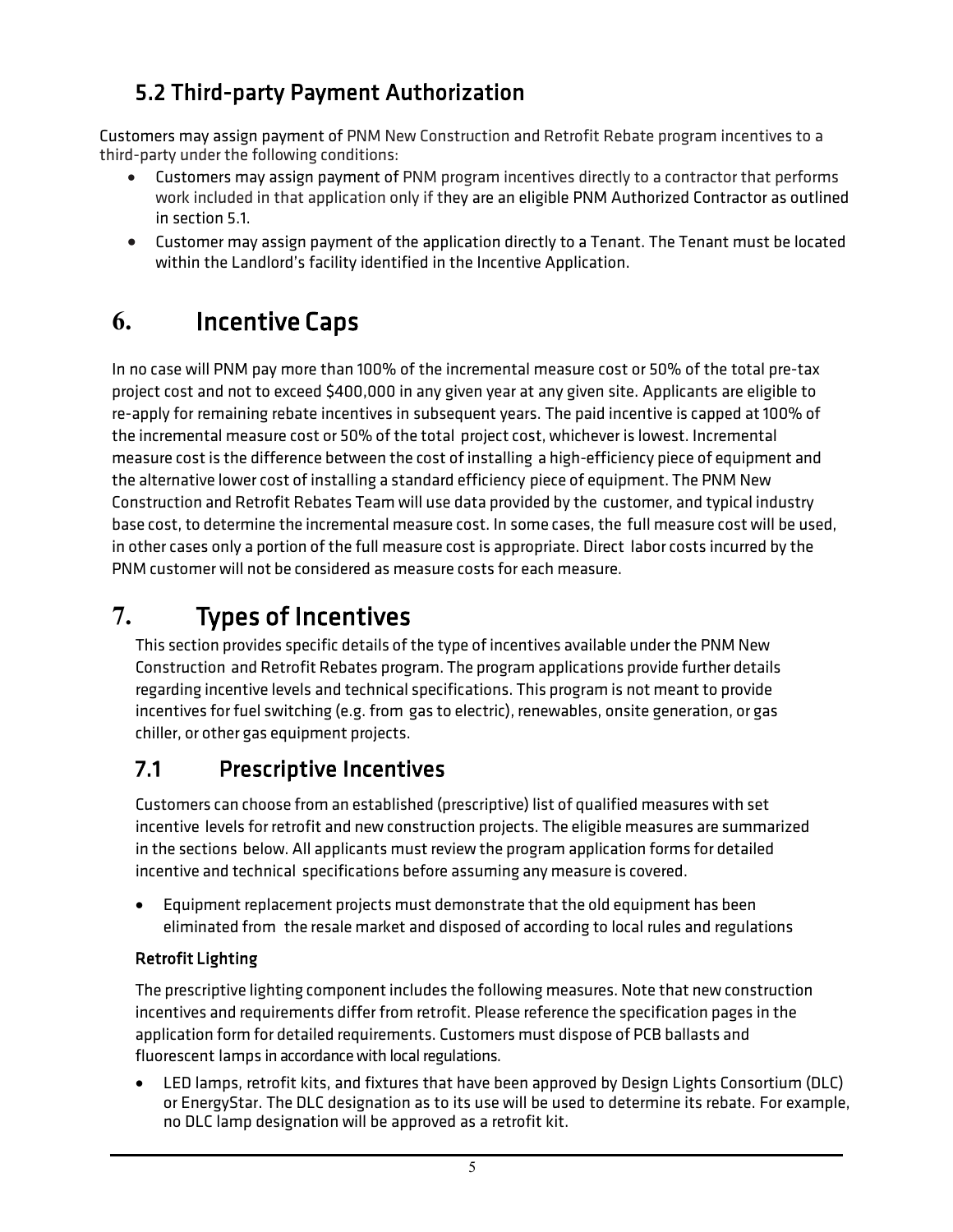- NewLED fixtures replacing fluorescent and HID fixtures
- Occupancy sensors
- Daylight sensors

In no case will the program pay a rebate for lamps and retrofit kits that have been installed in fixtures with cracked, broken, or yellowed lenses.

#### Horticulture Lighting

The PNM Retrofit Rebate program offers horticulture lighting incentives for eligible improvements, incentives are available to non-residential customers within PNM service territory. This measure is only available for retrofit rebate applications; New Construction applications are not allowed. Pre-notification application is required; applications submitted without a prenotification will not be accepted.

#### New Construction – Lighting

New Construction lighting incentives are based on the lighting power density (LPD) in watts per square foot for areas with improvement greater than ASHRAE 90.1 2016 corresponding to building type. The incentive is calculated as follows: (LPD baseline – LPD actual) x Area x (\$0.50 for interior, \$0.60 for exterior). Area is gross lighted area of each space type. Incentives are for interior and exterior lighting.

#### HVAC

٦

Prescriptive incentives are available for a variety of cooling systems including air-cooled, split, or unitary systems; variable refrigerant flow heat pumps; package terminal air-conditioners/heat pumps; and air- or water-cooled chillers.

• Cooling equipment must meet the minimum qualifying efficiency levels; applications must include product specification sheets to confirm the efficiency levels and tonnage.

**Incentive example** =  $$25/ton + $15/ton/0.1$  efficiency improvement  $_{Equip. Incentive}$  X 6 tons at 13 EER =  $$150+$90$ = \$240 (12 EER qualifying efficiency; 6 ton AC unit)

#### Variable Speed Drives on HVAC Motors

Variable-speed drives (VSDs) installed on existing HVAC fans and HVAC pumps are eligible. New chillers with integrated VSDs are eligible underthe chiller incentive. VSDs on new equipment are not eligible. VSDs required by code for New Construction are not eligible for incentives. The installation of a VSD must accompany the permanent removal or disabling of any mechanical throttling devices such as inlet vanes, bypass dampers, and throttling valves. VSDs for non-HVAC applications should use the Custom application. This incentive is per controlled HP.

#### Motors and Variable Speed Drives for Motors

Incentives are available for three-phase motors ranging in size from less than 1 horsepower to 200 horsepower that meet or exceed the efficiency standard (NEMA Premium) provided in the table in the program application. Motor incentives are calculated using the horsepower of the motor. Motors exceeding 200 horsepower may be eligible for incentives under the Custom application. See Section 7.2 for further custom incentive information. Applicant must provide proof of two motors of that size out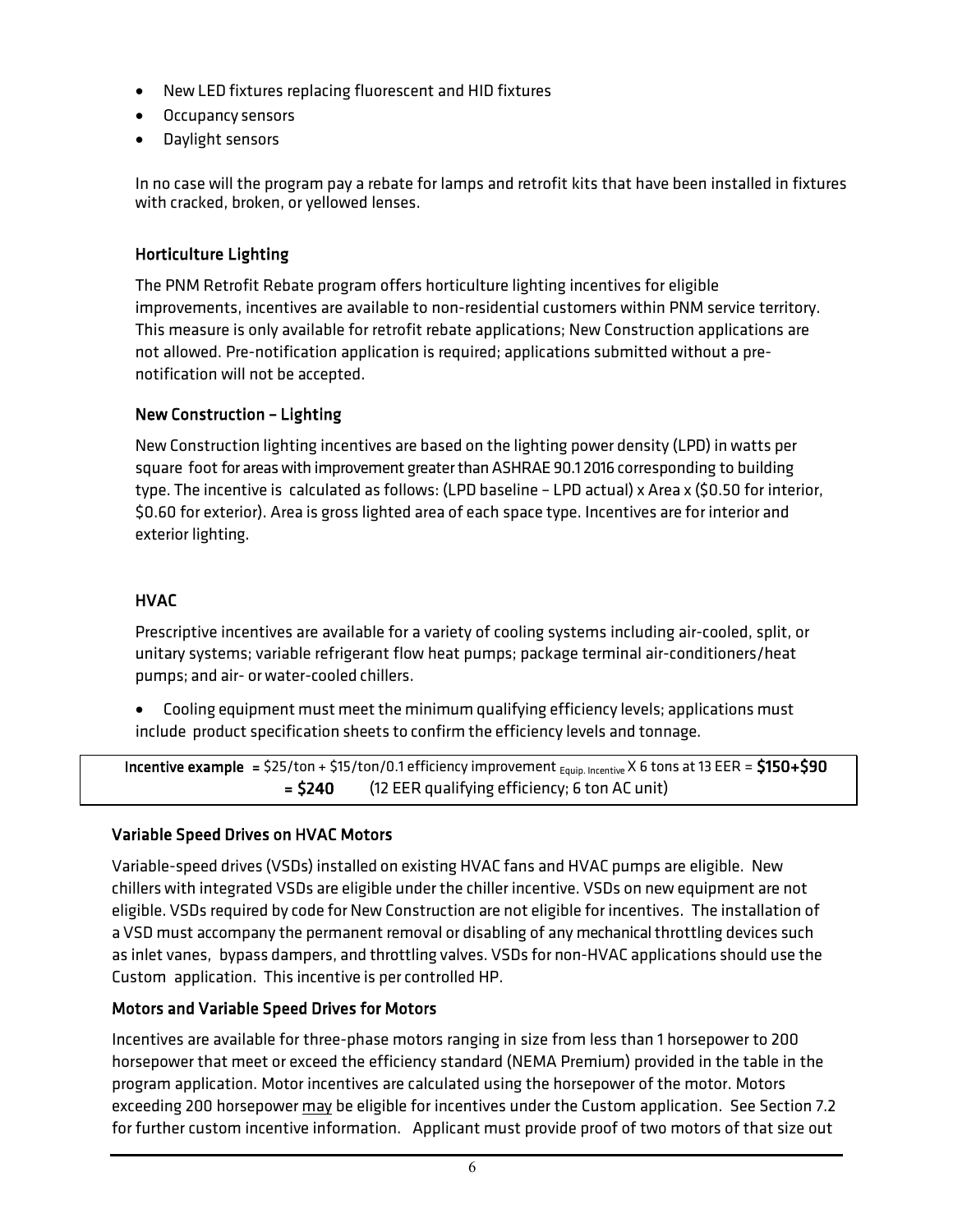of which the most efficient was selected for installation. Note: The program offers prescriptive incentives for Variable speed drives (VSD) on HVAC existing fans and pumps. These incentives are located on the HVAC worksheet in the application. VSDs for any other process may be eligible for incentives under the Custom application. See Section 7.2 for further custom incentive information.

#### Refrigeration

The program offers incentives for a variety of refrigeration measures including: Energy Star solid or glass door freezers, LED refrigeration case lighting, strip curtains on walk-ins, night covers for displays, highefficiency evaporator fan motors, evaporator fan controllers, anti-sweat heater controls. These measures reduce the operation of refrigerator compressors by reducing heat gain (strip curtains and night covers) or eliminate the need for additional refrigeration by removing excess humidity on doors (anti-sweat controls). The specifications and eligibility requirements for each measure are covered on the prescriptive applications, except for vending machine occupancy controls. Vending machine occupancy controls are provided free of charge to the customer for installation by Program-approved PNM Authorized Contractor installers who are paid per unit installed by submitting the required installation transaction report to the Program.

### 7.2 Custom Incentives

The PNM New Construction and Retrofit Rebate programs offer custom incentives for energy efficiency improvements that do not fall under the prescriptive offering but have isolated and measurable or verifiable energy savings.

All custom measures must pass a Program Administrator test, also called a Utility Cost Test (UCT), as defined and calculated by PNM New Construction and Retrofit program engineers, using energy savings and incremental measure costs provided by the customer and avoided energy and demand PNM costs. Generally, projects with an equipment lifetime of greaterthan 5 years, and a simple payback of less than 5 years are likely to pass this test. Projects with simple paybacks in the 5-8 year range are at risk of not passing this test. It is possible for projects with simple paybacks beyond 8 years to pass this test, but as the payback term increases, the likelihood of the project passing this test decreases. For this reason, pre-notification applications are *strongly encouraged*, to allow program engineers the opportunity to work with customers and their contractors to evaluate the UCT in advance of project investment. Note that if costs, savings, or other project parameters change during implementation, those changes could impact the UCT. Incentive payments and the UCT calculation will be based upon the final completed project.

Custom incentives are calculated using estimated first-year kilowatt-hour savings. For current incentive levels please see the current program year application. Actual incentive payments are based on either (1) documented electrical energy (kWh) reduction or (2) an electrical energy reduction estimate approved by PNM New Construction and Retrofit Rebates. The incentive payment cannot exceed 100% of the energy-efficiency-related project cost or 50% of the incremental cost.

• Equipment replacement projects must demonstrate that the old equipment has been eliminated from the resale market.

The Custom application form provides further detail on the specific measure criteria, supporting documentation, and savings calculation inputs required forthe applicant to be eligible for an incentive. It is up to the applicant to present a convincing case for how energy savings should be estimated. The PNM New Construction and Retrofit Rebates Team is available to assist in developing energy savings estimates. Where applicable or not otherwise specified ASHRAE standard 90.1-2016 will be the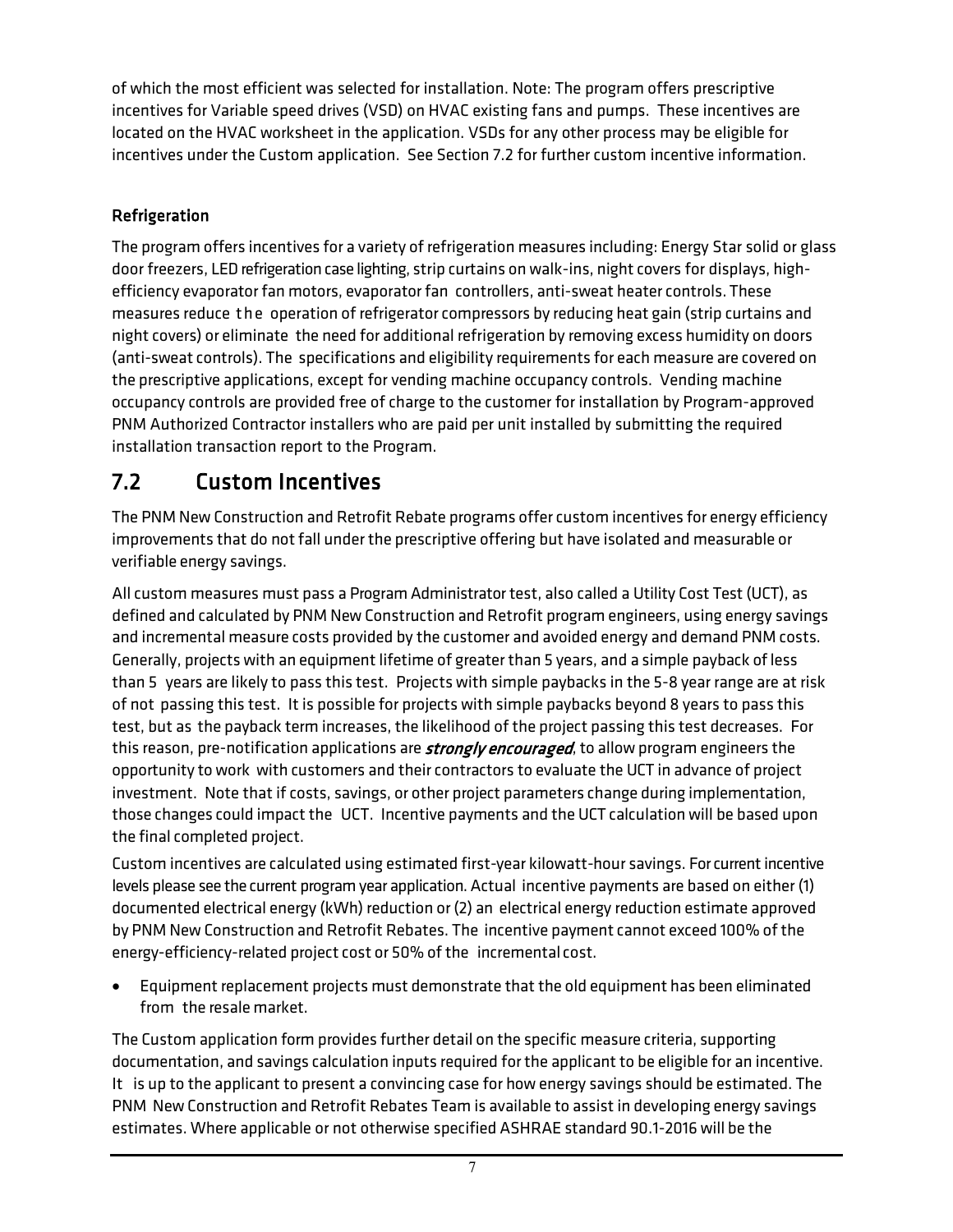assumed baseline.

Examples of Custom measures include but are not limited to:

- Light fixture improvements not covered under the prescriptive measures
- Improved Automatic Controls (time switches, sensors, etc.)
- Building envelope improvements (solar screens, etc.)

Ineligible projects include, but are not limited to, cool roofs, electrical generation projects including renewables, fuel switching, and customer-owned onsite generation.

#### New Construction Whole Building Incentives

The least expensive and most effective time to make a building energy efficient is during the Design phase. The collective efficiency impact of ideal building orientation, envelope investments and electrical and mechanical systems will be greater when these building elements are specified based upon an integrated design. Careful project management throughout the construction phase will ensure that efficiency-related design decisions get implemented in the building.

The PNM New Construction and Retrofit Rebates program offers two tiers of incentives for New Construction Whole Buildings. The first tier requires that the building be at least 10% more efficient than the baseline standard of ASHRAE 90.1, 2016, and provides a one-time incentive of \$.10/ annual kWh saved over this baseline. If a building is 20% more efficient than the baseline standard, the incentive increases to \$.12/annual kWh. This higher incentive applies to all kWh saved, not just the savings beyond the first tier.



#### Whole Building – Owner Incentive

#### Incentives are limited by the following:

- Paid on estimated annualized kWh savings only.
- Estimating savings following ASHRAE 90.1-2016 Appendix G standards (including errata; excluding addenda; not including Exceptional Calculation methodology) as quantified in a final report indicating the annual energy savings of the baseline and the design case.
- Savings as demonstrated using energy simulation modeling tools capable of hourly calculations in multiple thermal zones (e.g. a program such as Trane Trace and eQUEST). The tool used must be approved by PNM New Construction and Retrofit Rebates program staff.
- Savings associated with interior buildings systems; exterior lighting is not included in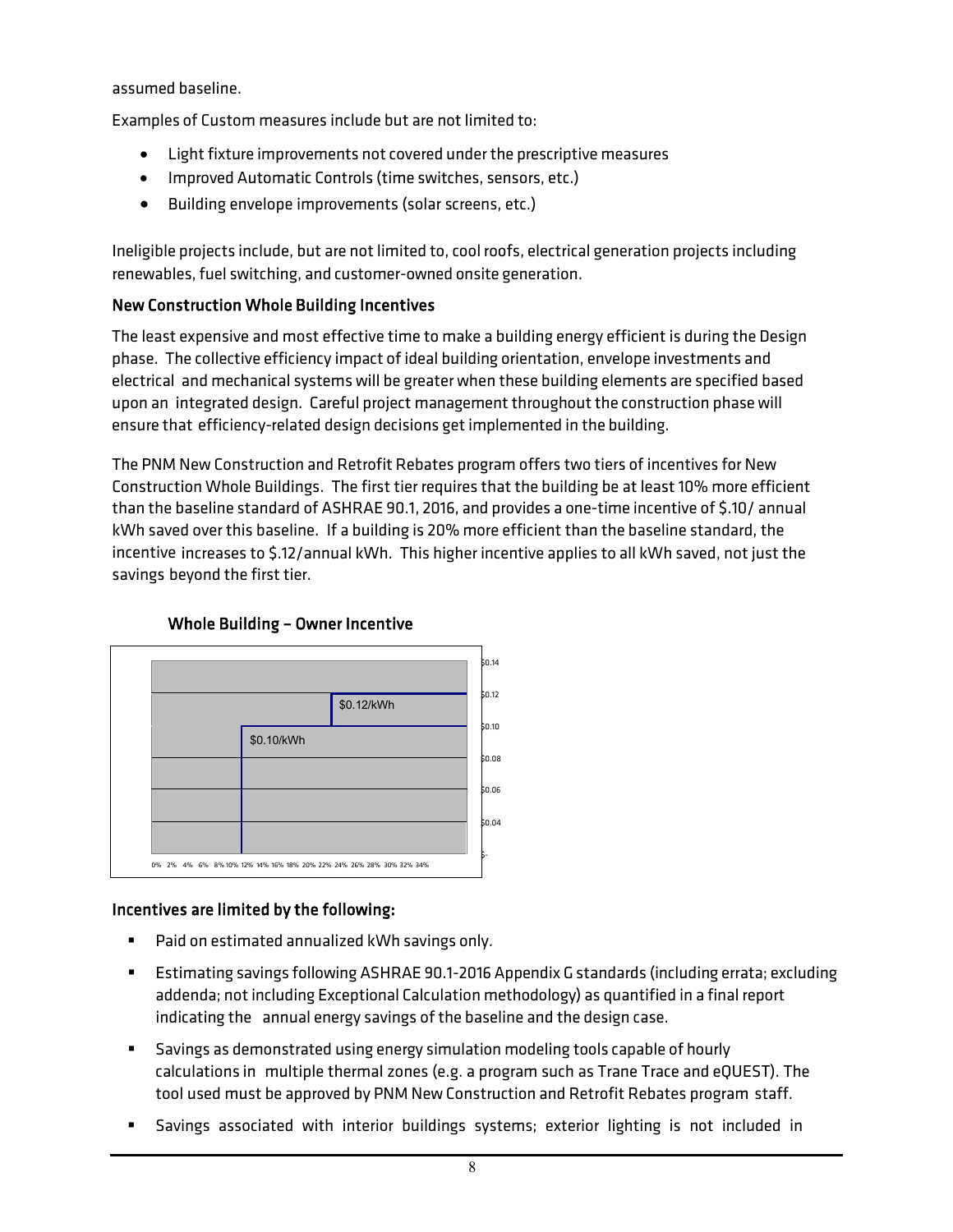calculations; renewable generation is not included; process loads must be the same for both baseline and proposed design.

- Energy efficiency measures not eligible or receiving any other incentive by PNM. The customer must choose between Prescriptive and Custom incentives for building equipment and individual systems or this Whole Building incentive.
- Maximum incentive per project may not exceed \$400,000 and is limited to 50% of the pre-tax project cost.
- The Whole Building Incentive approach follows a performance rating method that enables the design team to identify the interactive effects of energy efficiency measures across all building systems during the design process. For example, a change in proposed lighting power density affects both heating and cooling consumption, and in most cases will achieve savings greater than the lighting system alone.

#### Supporting Documentation

- Calculated values for the baseline building performance, the proposed design, and the percentage improvement.
- A list of energy efficiency measures included in the proposed design that differ from the baseline.
- Input and output reports from the approved energy simulation modeling tool, with a breakdown of energy usage by component.
- An explanation of any error messages that appear in the simulation program

output reports. Eligible projects are limited to:

- PNM customers on an eligible rate
- Construction projects that are in the design phase and will be substantially complete within 24 months of agreement acceptance by PNM.

### **8.** Application Process

Energy efficiency program appointments and rebates are on a first-come, first-served, basis and are for a limited time only. Once the program reaches its maximum capacity this year, the program will resume next calendar year. Funding for electric rebates for business customers comes from the Electric Energy Efficiency line item on your commercial PNM energy bill. Funding status can be checked either by calling the PNM New Construction and Retrofit Rebates phone line at (505) 938-9400 or by email at [energyefficiency@pnm.com](mailto:energyefficiency@pnm.com) .

A single application form is utilized for both phases ofthe application process: Pre-Notification Application and Final Application. If submitting a prenotification application, simply check the "Prenotification" box on the form and submit for pre-approval review and the reservation of funds. To request payment for a completed project, submit the same form with the "Final Application" box checked, and any changes indicated. The Final Application must be returnedwith an original signature and complete documentation before incentives will be paid.

The process of applying for a program incentive is designed to be simple and to involve as few steps as possible. The PNM New Construction and Retrofit Rebates program staff is available Monday – Friday 9 am – 5 pm, excluding official US holidays, to facilitate the application process. All customer information will be held in confidence.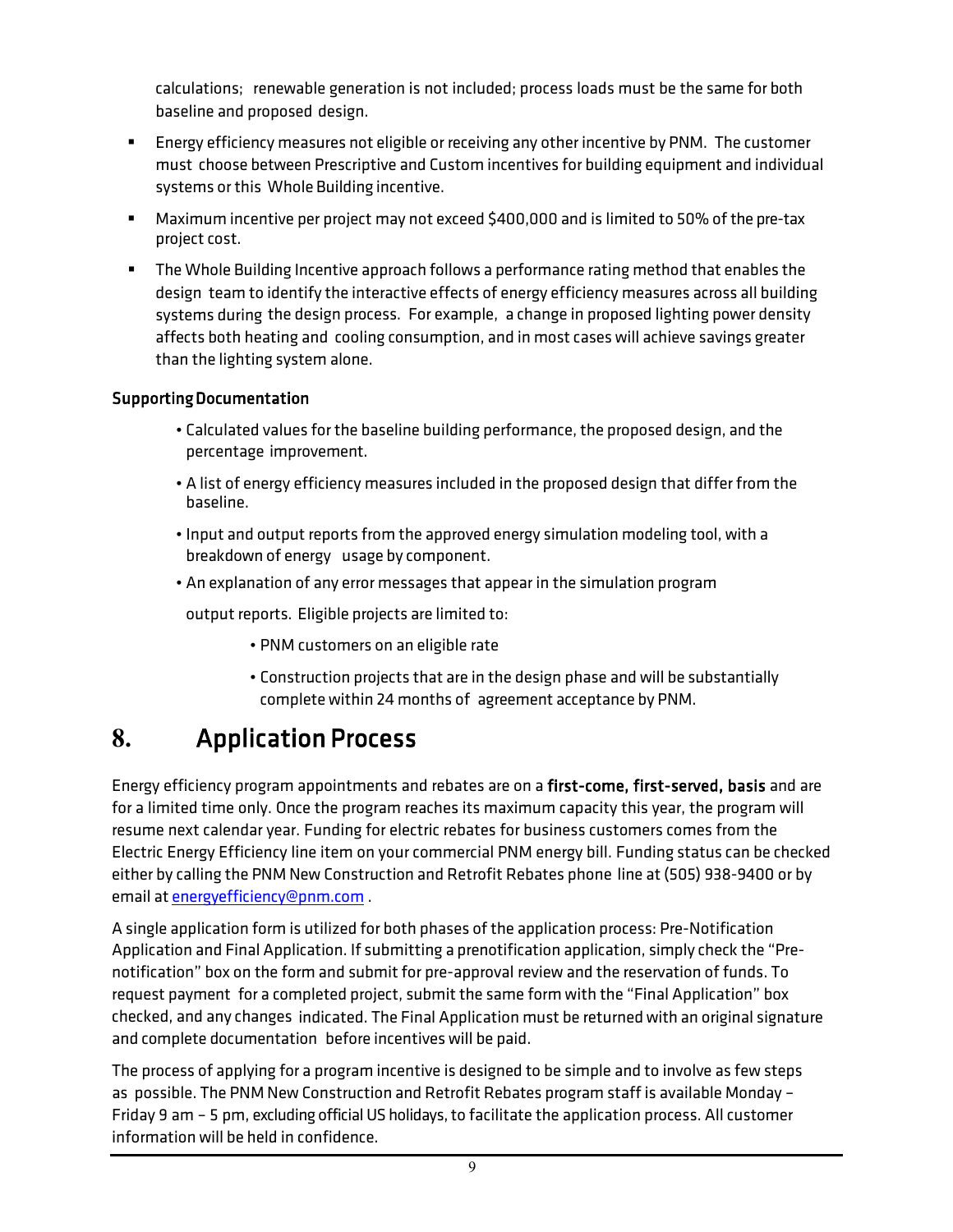#### Step 1: Submit a Pre-Notification Application

While strongly recommended for all projects to reserve funding, a Pre-Notification Application is required for retrofit projects where the review team must verify the pre-existing conditions. This includes, but is not limited to, projects with de-lamping and HID fixtures being retrofit to LEDs. For custom projects, the Pre-Notification process is important for providing a preliminary energy savings methodology, to help identify potential incentives, and ensure that the proposed approach is acceptable to the PNM New Construction and Retrofit Rebates Team.

• If an applicant plans on installing more equipment than there is space available on the form, multiple copies of the required page can be submitted. Please make a note that additional pages are included when you send in your completed Pre-Notification Application.

Businesses with multiple locations throughout PNM service territory may submit one application for all locations or may send applications for different projects at different times.

• If a project includes multiple sites, please checkmark "This Application represents multiple accounts/premises" on the Applicant Information page and use the Multi-Facility page in the application to include a list of all sites, addresses, PNM account numbers, and appropriate contact information for those sites.

The PNM New Construction and Retrofit Rebates Team will review all pre-notification applications for eligibility and completeness of customer information in the order received. Fundswill not be reserved for the project until the team receives a completed application. The PNM New Construction and Retrofit Rebates Team will notify the applicant of any deficiencies, but the applicant will lose its place in the review process until all requested information is received.

The PNM New Construction and Retrofit Rebates Team will alert the applicant by letter of the amount of incentives reserved and the reservation expiration date. Incentive funds will be secured for 180 days. The customer may request, subject to approval by the PNM New Construction and Retrofit Rebates Team, that the funding be reserved for more than 180 days ifthe project schedule is expected to extend more than six months. The PNM New Construction and Retrofit Rebates Team may contact the customer periodically to ensure that the project is moving forward and may cancelthe commitment based on the customer's response. Funds that have been reserved are not transferable to other projects, facilities, and/or customers. It is the customer's responsibility to contact the Program staff if a project is delayed, substantially changed, or canceled.

#### Step 2: Install Equipment or Perform Project Work

The customer or contractor installs the equipment or performs other project work according to the specifications described for the eligible measures. Detailed specifications associated with each of the individual programs are provided on the program application form.

#### Step 3: Submit Final Application

Within 180 days of project completion, the applicant submits the Final Application with all required supporting documentation. The project completion date shall be determined by the date the energyefficient equipment becomes operational. Applications submitted more than six months after project completion will be deemed ineligible for payment except where the PNM New Construction and Retrofit Rebates team has specifically agreed to further extend the reservation. Applicants may use a copy of the Pre-Notification Application with changes indicated and checkmark the "Final Application" box in the form.

• Documentation must include invoices detailing the specific equipment and purchases, the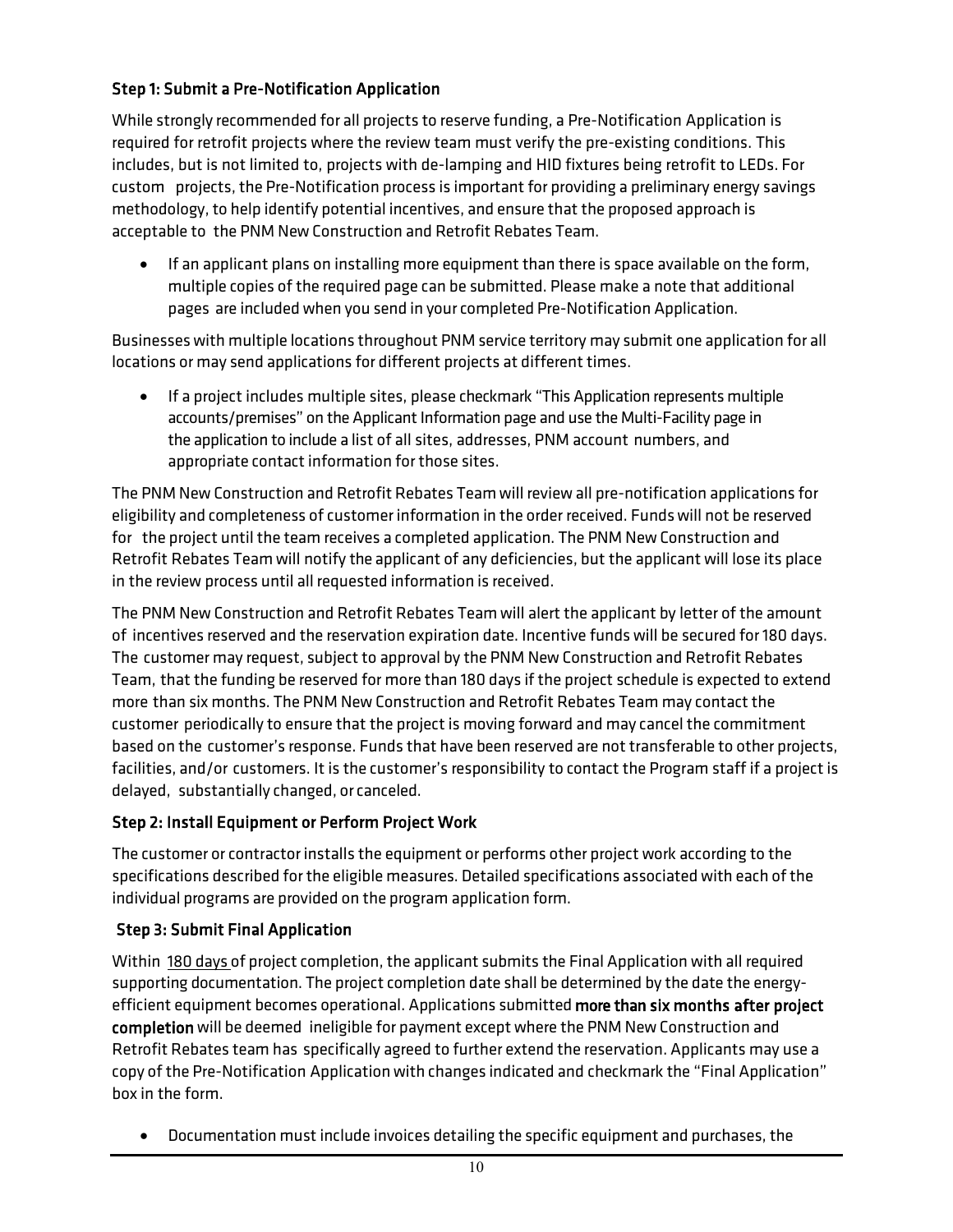services provided, and other costs.

- The location or business name on the invoice must be consistent with the application information.
- The project invoice must provide sufficient detail forthe PNM New Construction and Retrofit Rebates team to separate the costs of the energy efficiency measures from the costs for other services such as repairs and building code compliance.
- In cases where the PNM Authorized Contractor will receive the incentive payment directly, the submitted invoices must include the full cost of the measures and not only show the portion of the project cost that the PNM customer will pay. For incentive measure cap purposes, customer internal labor cannot be considered part of the project cost.

The PNM New Construction and Retrofit Rebate Program Team reserves the right to request additional supporting documentation with the Final Application as deemed necessary to ensure measure eligibility and verify that the expected energy savings will occur. Additional documentation may include but is not limited to: equipment purchase dates, installation dates, proof that the equipment is operational, manufacturer specifications,warranty information, proof of customer co-payment, or commissioning reports. All projects that request and/or receive incentive funding may require onsite inspections and/or equipment monitoring to verify energy savings before determining the final incentive payment.

The customer can designate a third party as the recipient to receive the final incentive payment. The customer must sign the final application in the appropriate places and initialthe Agreement in the appropriate place before the incentive will be paid to a third party. The third-party receiving the incentive must also sign the agreement.

#### Step 4: Final Application Review

The PNM New Construction and Retrofit Rebates Team will review all applications and final project documentation for eligibility and completeness. Completed applications will be reviewed in the order received. Funds will not be authorized for payment until the team receives a complete application and determines that the project meets the program eligibility requirements. Applicants who submit incomplete applications will be notified of deficiencies but will lose their place in the review process until all requested information is received. Incentives will be paid within four to six weeks afterthe PNM New Construction and Retrofit Rebate Programs Team approval ofthe Final Application.

• Incentives are available until funds are exhausted. Applications will be reviewed against the program rules in place at the time the completed application is submitted.

#### Third-Party Application Submittal:

Some customers may desire to have their application incentives issued to third parties such as their PNM authorized contractor ("Trade Ally") or tenants who submit rebate applications on their behalf. PNM requires a customer signature on the Agreement page of the application form. For parties other than a PNM authorized contractor, we must have a letter of release from the customer delegating the rebate processing. The letter must be dated within 6 months of the final rebate date.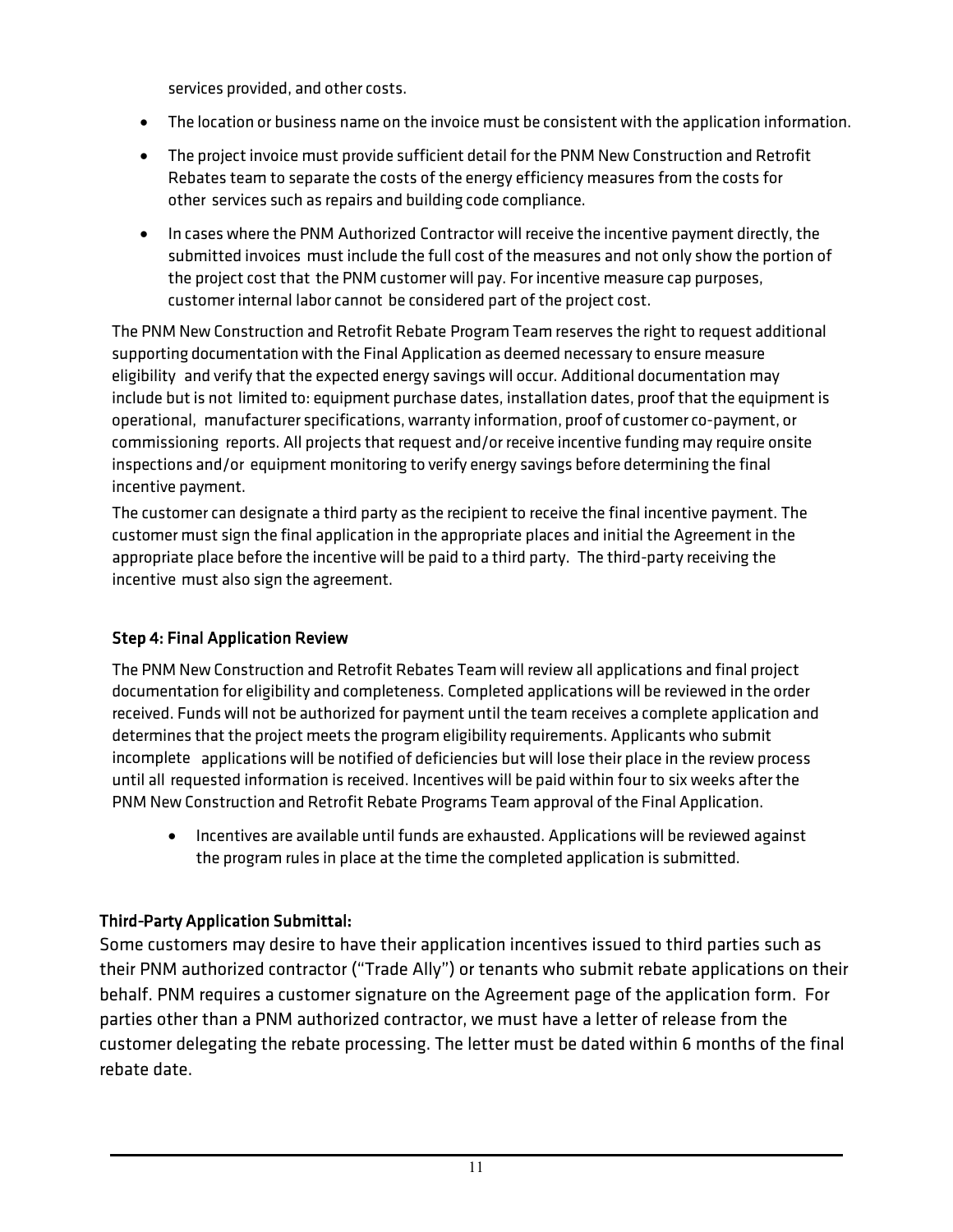### 8.1 Pre and Post Inspections

The PNM New Construction and Retrofit Rebate Program team reserves the right to inspect and monitor all projects to verify compliance with the program rules, verify the accuracy of project documentation, and verify equipment/system performance. This may include pre-installation and/or post-installation inspections, detailed lighting layout descriptions, metering, data collection, interviews, and utility bill data analyses. Recipients of the incentive payment must allow access to records and installation sites for three years after receipt of incentive payment. In addition to program team inspections, randomly selected applications may also require inspections by a "Measurement and Verification" contractor. The purpose ofthese inspections is to verify claimed energy savings as well as to evaluate customer experiences. These additional inspections are not related to those required for processing applications for incentives.

### 8.2 Special Considerations for the Custom Incentive Application

For custom incentive requests, customers must document the estimated energy (kWh) savings, demand (kW) savings, and costs as defined above. The calculations and assumptions supporting the kWh impact estimates and the resulting incentive amount are subject to PNM New Construction and Retrofit Rebates Team review and approval (including a UCT analysis). The PNM New Construction and Retrofit Rebates Team will work with customers ortheir installation contractor or consultantto develop a methodology and to identify the information necessary to support the savings estimate and to verify the savings after installation. However, the customer is required to provide project documentation to support this analysis.

## **9.** Payment Process

The PNM New Construction and Retrofit Rebate program incentives will be paid directly to the customer unless the customer indicates a PNM Authorized Contractor as a third-party recipient (See section 5.2 for Third-party Payment Authorization requirements). The customer must indicate the exact name of the designated payee and the appropriate tax identification number on the application. Payment will not be made until the proper incentive application supporting documentation is received and reviewed by the PNM New Construction and Retrofit Rebate Program Team. All Final Applications must be fully completed with final documentation. Final Applications also require the signature of the customer and, if a third-party incentive payment is requested, the signature of the designated PNM Authorized Contractor to receive the incentive payment.

To verify that the customer has paid for the project work, detailed invoices indicated as "PAID" must be submitted with the Final Application. Invoices must be itemized with the costs for equipment, labor, supplies, and other applicable costs. The location or business name on the invoice must be consistent with the application information. Applicants may be asked to provide more detailed information about their project, on the equipment location, and/or to aid in the program pre and post-inspection process. Power or other operating measurements or monitoring may be required for verification of calculated energy savings prior to approval of incentive payments. Applicants will be asked to provide proof of payment for invoices.

Incentives will be paid within four to six weeks after the PNM New Construction and Retrofit Rebate Program Team approves the Final Application. In some cases, incentive checks may be handdelivered where both parties agree.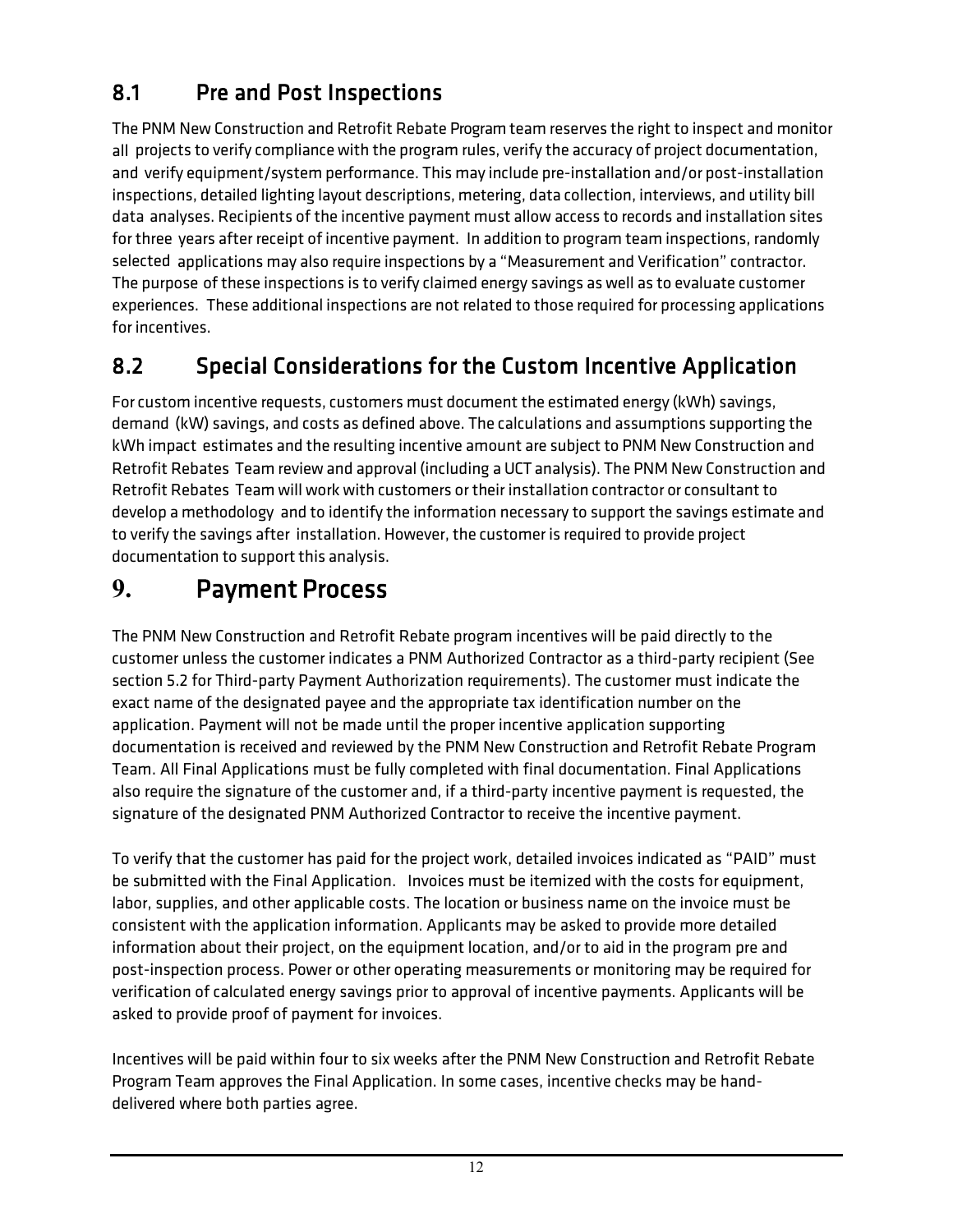## **10.** Changes to the Application or Discrepancies after Verification

Ifthe project scope has changed orthe Final Application funding request differs from the Pre-Notification Application reserved funding amount, the project will be reviewed in light of funding availability. If the funding requested is higher than the funding initially reserved, any reserved funding that is associated with an approved portion of the project will be paid. The additional portion will be reviewed by the PNM New Construction and Retrofit Rebates Team. If the additional portion is approved and incentive funding is still available, the additional incentive amount will be added to the project total. If there is no incentive funding available or the applicant has otherwise met project caps, the excess incentive requested (or a portion thereof) will be denied. If the Final Application amount decreases from the reserved funding, the approved project will be paid at the lower amount.

Ifthere are discrepancies between the Final Application and the PNM New Construction and Retrofit Rebates Team on-site verification and/or analysis, the customer will receive notification of these differences. This notification provides an opportunity for the customer (or contractor) to dispute the inspection results before the final decision is made. If the PNM New Construction and Retrofit Rebates staff has not been notified of a dispute, the revised incentive levels will be confirmed, and the check issued.

# **11.** Dispute Resolution

The PNM New Construction and Retrofit Rebates Team will take every possible step to ensure a high level of satisfaction with all aspects of the program. However, if any problems or concerns should arise, we encourage you to contact the PNM New Construction and Retrofit Rebates Team immediately at (877) 607-0741, or by email sent to [energyefficiency@pnm.com.](mailto:energyefficiency@pnm.com)

### **12.** PNM Authorized Contractor Removal

Contractors operating as a PNM Authorized Contractor under the PNM New Construction and Retrofit Rebate program are required to follow program rules as outlined in the program policies and procedures and the PNM Authorized Contractor agreement. If, while operating as a PNM Authorized Contractor underthe PNM New Construction and Retrofit Rebate program, DNV or PNM obtains adverse information about a contractor, or if a contractor is suspected of any fraudulent activity the contractor will be disqualified and will not be eligible for participation as a PNM Authorized Contractor as PNM shall determine, in its sole discretion, at any time.

# **13.** Billing Release

The PNM New Construction and Retrofit Rebate Program Team keeps all customer information in confidence unless given permission by the customer. Third parties must acquirewritten authorization from the customer they are representing to receive billing data from PNM or the PNM New Construction and Retrofit Rebate Program Team. The minimum components must be included in the written authorization provided by the customer to release their information to a third party: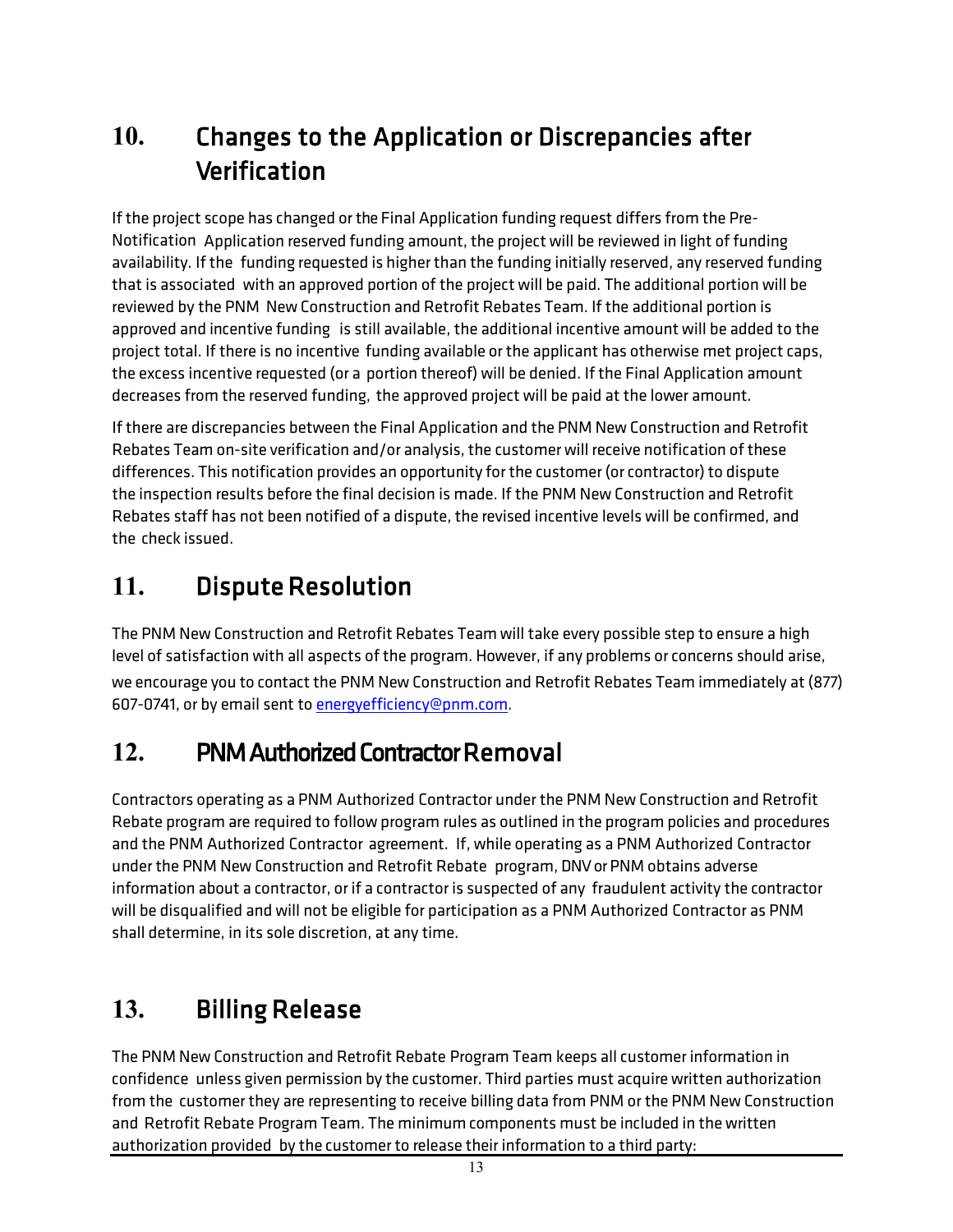- **EXECUTE CUSTOMER DETECT** of record for each customer account
- **EXECUTE:** Customer account number for each property to be released
- **EXECONTER 12 CONTACT DETECT 12 CONTER**
- Contactinformation for each customer account (include: phone, fax, email)
- Address for each account number
- Meter number
- **Signature of the customer of record**
- **Title of the customer of record**
- **IDENTIFICATION ATTLE 10 ISON CONTIFICATION I** dentised information (Company, title, address)

### **14.** Tax Implications

Incentives are taxable. If your incentive is greater than \$600, the PNM New Construction and Retrofit Rebates Team may report your incentive as income on IRS Form 1099. If the customer signs over the incentive to a third party (e.g., contractor), then the third party will receive Form 1099 and is responsible for any tax liability. PNM and DNV are not responsible for any taxes that may be imposed on your business as a result of your receipt of this incentive.

### **15.** Definitions

Commissioning: Commissioning is a process to ensure that systems are designed, installed, functionally tested, and capable of being operated and maintained to perform in conformity with the design intent.

Custom: Custom refers to incentives that are tied to energy savings for a specific project that does not fit underthe prescriptive menu. An energy savings analysis is required to receive a custom incentive.

Customer: The decision-maker at an organization or firm that receives electric service from PNM on an approved retail rate schedule. This is often determined by tax identification number, although other factors may also be considered.

Energy Efficiency Ratio (EER): The EER is a rating used to measure air conditioning efficiency in Btuh per Watt. The rating is typically measured when the outside air temperature is 95°F. The higher the rating, the more efficient the equipment.

Final Application: This is the request for payment. Within six months of project completion, the customer must submit a Final Application. The Final Application must include an original signature and all appropriate backup documentation, including detailed invoices.

Incentive: The incentive (rebate) is the amount to be paid to the customer or contractor once the energy efficiency measure(s) have been installed and the final project documentation has been approved. Incentive levels are determined based on the project specifications and are detailed on the application forms.

Incremental Cost: Incremental measure cost is the difference between the cost of installing a highefficiency piece of equipment and the alternative lower cost of installing a standard efficient piece of equipment. The PNM NewConstruction and Retrofit Rebates Team will use data provided by the customerto determine the incremental measure cost. In some cases the full measure cost will be used, in other cases only a portion of the full measure cost is appropriate. Direct labor costs incurred by the PNM customer will not be considered as measure costs for each measure.

Integrated Part Load Value (IPLV): The IPLV is a calculated efficiency based on measured efficiency levels at 25, 50, 75, and 100 percent load ofthe cooling equipment. The Air Conditioning and